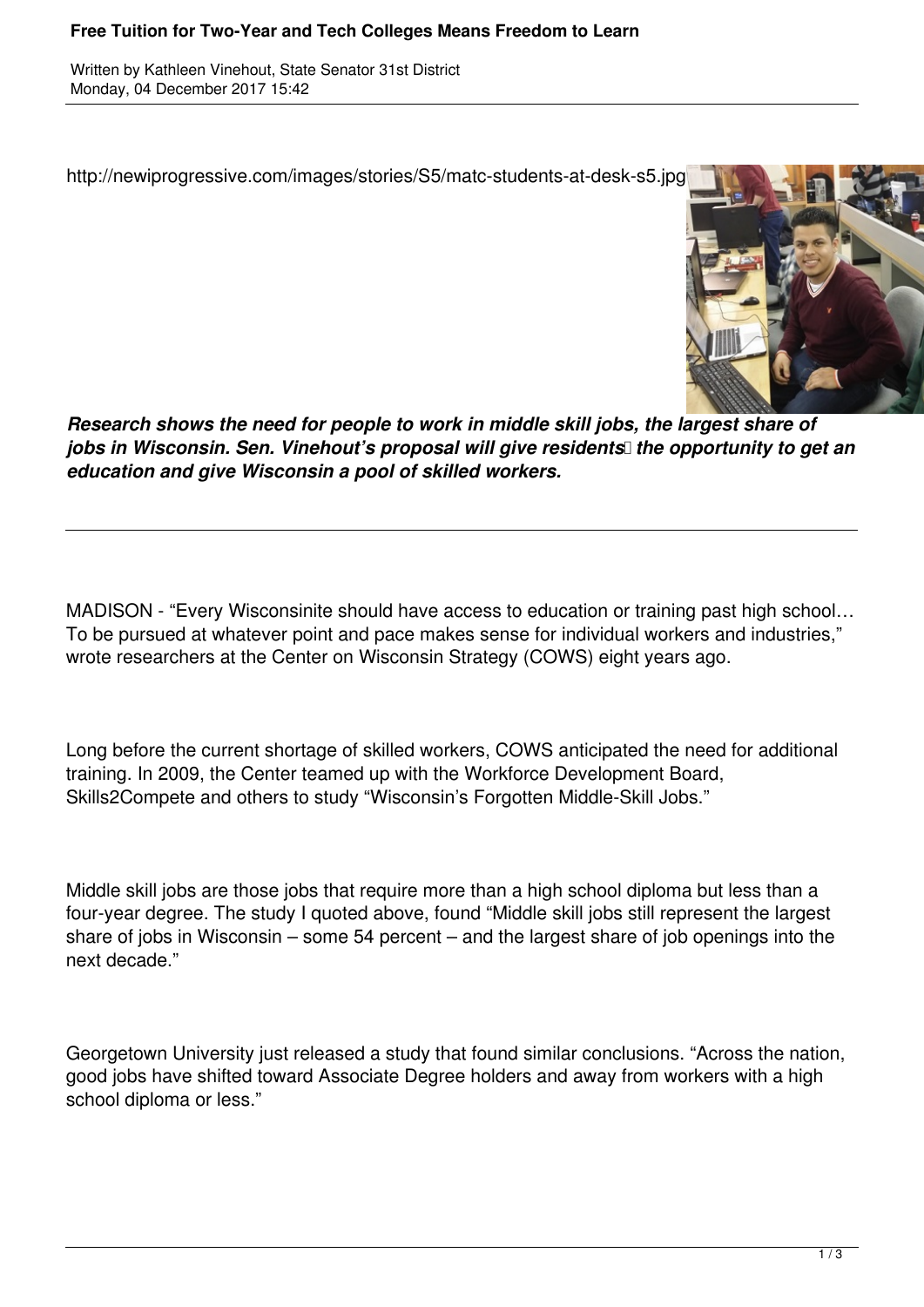## **Free Tuition for Two-Year and Tech Colleges Means Freedom to Learn**

Written by Kathleen Vinehout, State Senator 31st District Monday, 04 December 2017 15:42

In response to the demonstrated need, I am proposing free tuition for Wisconsin residents at our Technical Colleges and University of Wisconsin two-year campuses.

Expanding our skilled workforce is the surest way to grow our economy and raise wages. Raising wages in Wisconsin should be a top priority. We are ranked 18th worst in the nation in average wages and salaries.

My proposal, Freedom to Learn, allows students to learn at their own pace and choose their own course of study.

Long ago, I worried about how to pay for college. My only option was a two-year campus. I know firsthand what it's like to not know how to make ends meet and also go to college. Many see tuition as an insurmountable obstacle. I want to eliminate any hesitation someone might have in pursuing his or her opportunities and dreams.

I want to make it possible for someone who is already working or has family obligations, doesn't have the cash and can't afford to take time off, to get the education and training they want. Freedom to Learn, in allowing students to attend school part-time, and learn at their own pace, goes further than tuition programs in other states.

In 2014, Tennessee became the national leader in eliminating tuition and fees for incoming full-time students. Since then, several states followed including most recently, California.

Like other states, my proposal uses state tax dollars as the last dollar scholarship. This means students apply for financial aid. Free tuition grants kick in after all other federal and state aid are used. Wisconsin already has a similar last dollar free tuition program for our veterans.

My program is modeled after Tennessee. Republican Governor Bill Haslam showed the nation what works. As Tennessee added dollars for tuition, the number of students applying for student loans dropped by 17%. In addition, the number of students enrolled in two-year and tech colleges increased by 30%.